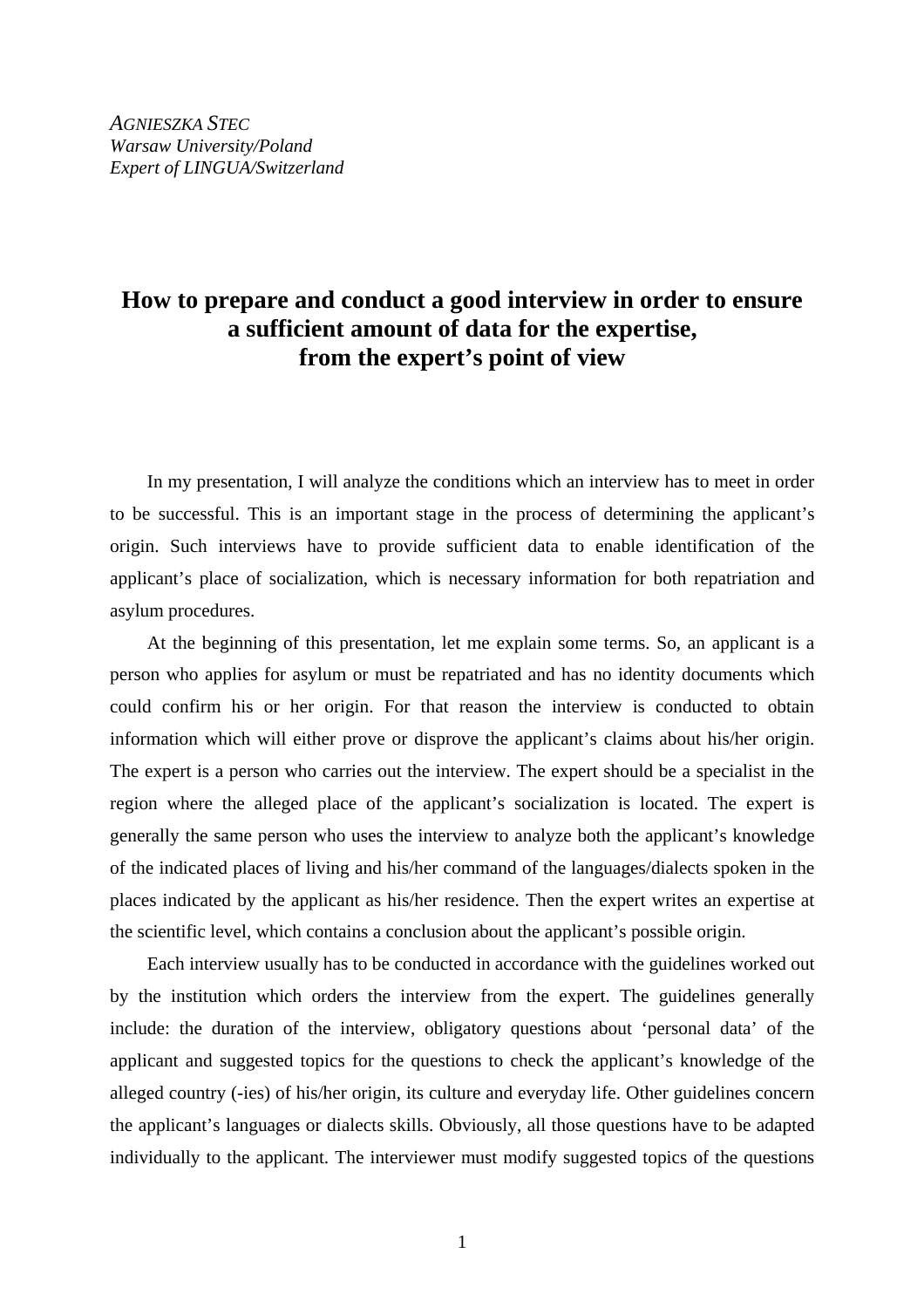and apply an individual approach to each interview. We cannot use one scheme of the interview all the time!

I can conclude from my experience that the interviewer has to take some action before and during the interview to be able to conduct a good interview, which will ensure a sufficient amount of data for the analysis of the applicant's origin. Now I would like to list the stages of the interview and share my remarks on them. Please notice that all those stages and remarks can be used in any interview, regardless of the applicant's origin or language skills.

1). The first and the very important preliminary step must include an analysis and verification of the entire information about the applicant available before the interview, which is received from the preliminary interview with the applicant. In my opinion, it is very important to provide the expert with as much information about the applicant as possible. This can prevent some unexpected situations during the interview, e.g. when the applicant lived in a third country and our specialization as an expert does not include knowledge about that country. The information received before an interview about the applicant's stay in some places could give the expert an opportunity to gather some information about those places and even the languages/dialects spoken there. Such information could also help in determining the applicant's origin more precisely. The expert should pay attention to any possible inconsistencies in this information, e.g. when the applicant gives wrong data about the place where he or she lived, the names of the streets which do not exist in the place of the applicant's alleged origin or even when the place itself does not exist. At this stage of the interview, some ideas about the applicant, which build the general vision of the interview, are developed. The interviewer can prepare on that base a number of questions that could be used during the interview, directly in the language indicated by the applicant as his/her mother tongue. All the prepared questions have to be arranged in the order they will be asked, and the interviewer has to set a plan to stick to during the interview.

2). The second step consists of the obligatory questions about the applicant's personal data, which should open the interview. The interviewer has to check the information about the applicant obtained from the institution which has ordered the interview from the expert. So, the interviewer should ask about the applicant's nationality/ethnicity, place of the applicant's birth, all the places of residence and duration of stay in all those places, stay in third countries, education, profession and all the places of work, mother tongue, other languages and origin of the applicant's parents. Besides those, the interviewer has to ask about all identity documents that the applicant could have through out his/her life (e.g. passport, driving license and so on). The question about the citizenship is just a formality, because the applicants usually do not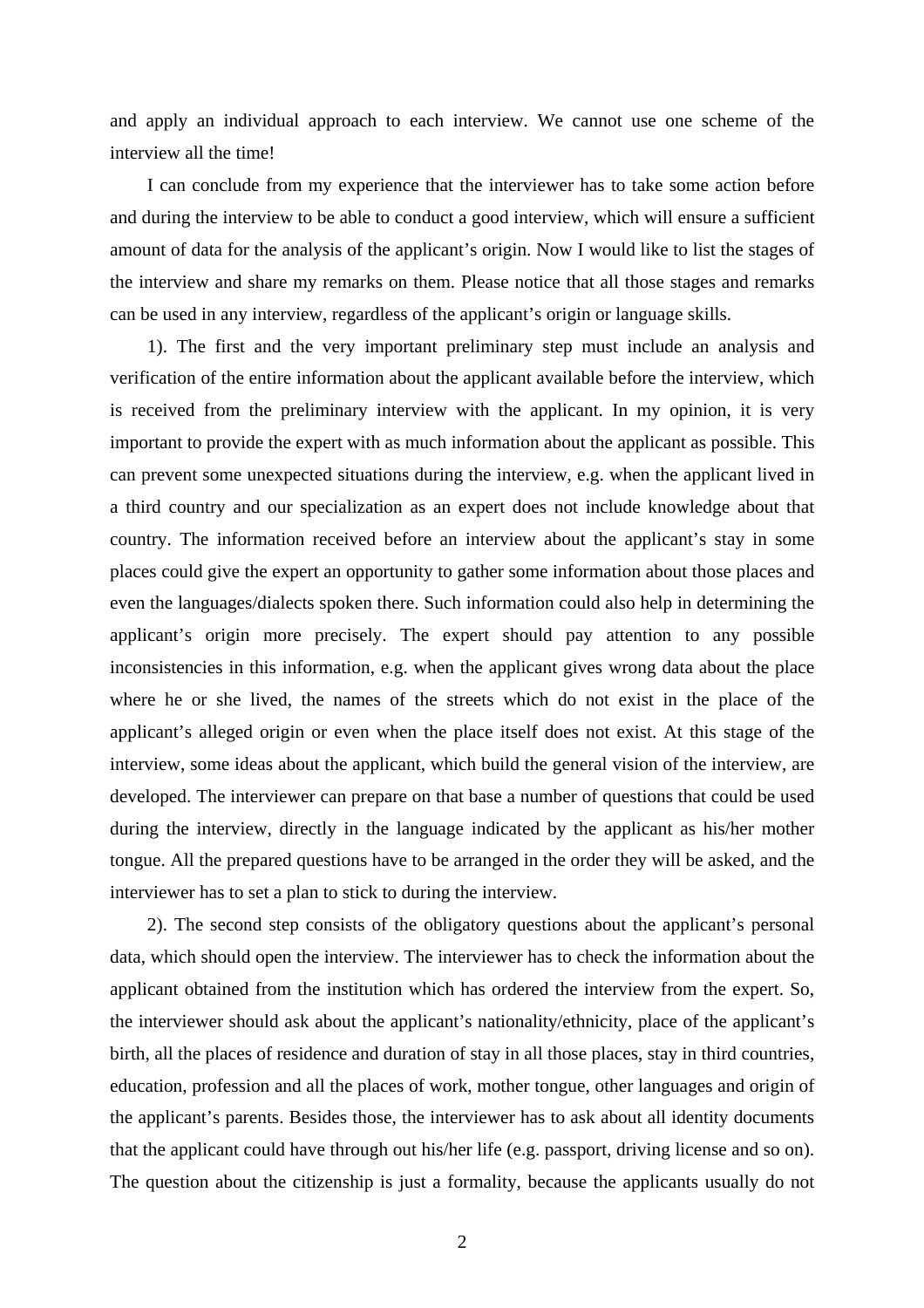say the truth about that. In some cases we could also ask about the conscription to the army. It is important to form those questions in such a way, so as to get the greatest possible amount of information about the applicant. This information will be used by the expert as a basis for reconstructing the applicant's biography in the chronological order (from the day of birth until the day of escape and arrival to the country where the applicant has applied for asylum or from which he/she must be repatriated). Questions about the applicant's family are also very important at this stage of the interview. The interviewer can ask not only about the applicant's parents, but also about other relatives, own family and children and even girl/boy friends – who they are, where they live and where they work. This moment of the interview is very important to win the applicant's trust. We usually like people who are ready to hear our family stories and our complaints about life. In my opinion, it is necessary to let them talk because, firstly, we receive more and more information about the applicant, which is useful to determine his/her origin, and, secondly, we can gain the applicant's trust, which can pay off later, when the applicant will have to answer further, more difficult questions. In this part of the interview additional questions usually appear, that have to be asked in the next part of the interview, as e.g. about the applicant's religion. In conclusion, let me repeat that the questions about the personal data are very important. It is necessary to gather and verify all the information about the applicant received from the preliminary interview, which was carried out by asylum authorities.

3). The third step in the interview should include detailed questions about all the places indicated by the applicant as his/her residences as well as questions concerning the knowledge about the country where such places are located, their culture and everyday life. It is very important to adjust those questions individually to the applicant (e.g. to his/her age, education, religion, origin of the applicant's parents and supposed applicant's origin) and to the special situation existing in the country where the indicated places are located, as well. We must remember that some regions of the world require a special, different approach (e.g. the territory of the former Soviet Union).

The interviewer has to start with the detailed geographical questions about all the places indicated by the applicant as the places where he/she lived. It will be easier, when we divide the questions in that part according to countries where the places are situated (of course, if more than one country is involved). Firstly, the interviewer should ask about the city/town/village indicated by the applicant. These questions could be about the names of the streets near the place where the applicant lived and the main streets in the centre of that place; what can be found in the neighborhood of the place where he/she lived; the names of the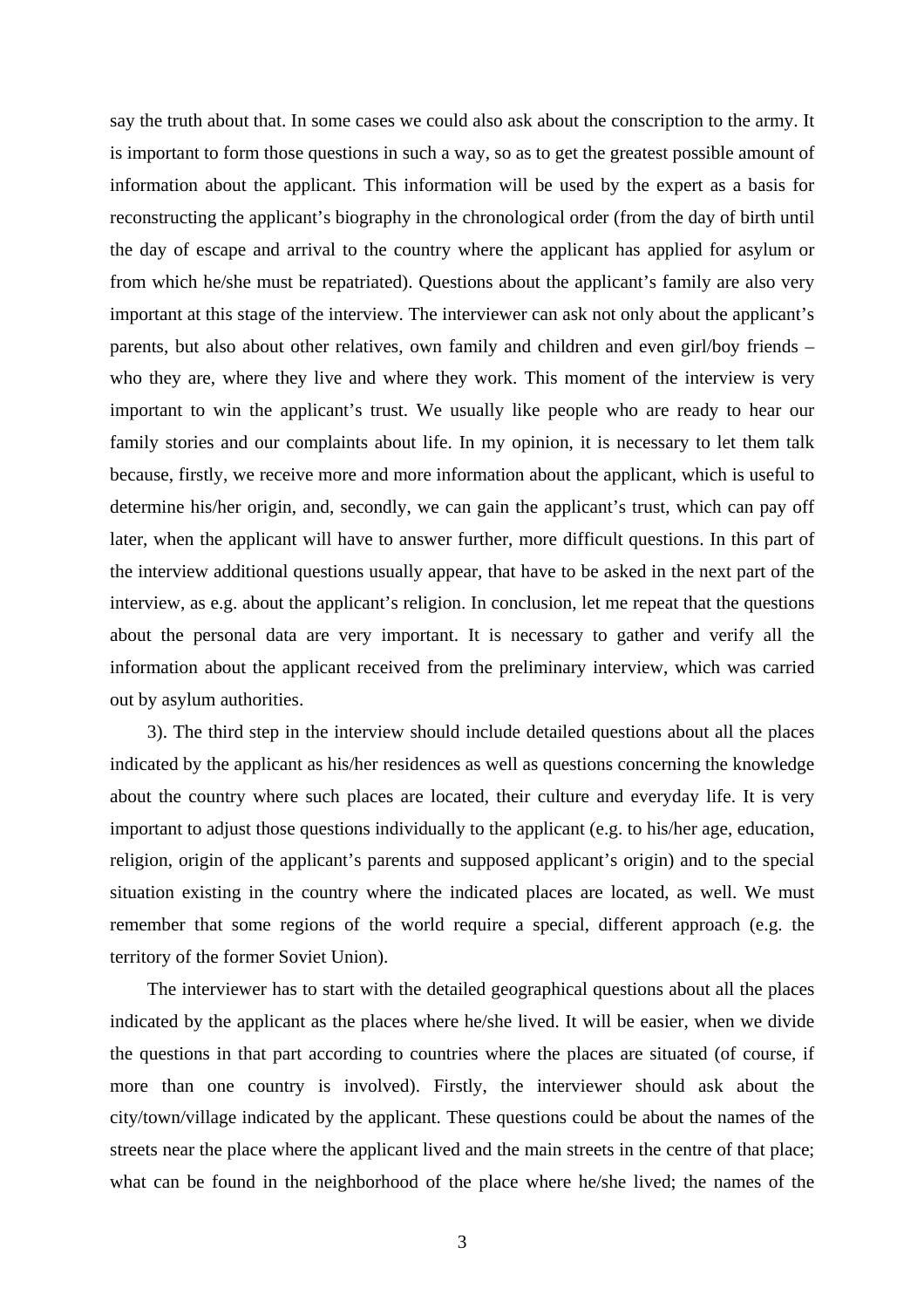quarters; interesting places in the centre – i.e. monuments, well-known buildings, government buildings, the names of the cinemas, theatres, restaurants, pubs, banks, bigger stores, bazaars and also where they are and what some of them look like; whether there is an airport and a railway station and where they are; and where the main post office is. Then the expert has to ask about the geography of the place (e.g. if there are any rivers, lakes, mountains and what their names are); the history of the places indicated by the applicant as his/her places of living; any changes of the names of those places; their administrative statuses; how many people live there; the post and phone codes; transportation system in all those places; connections between the places; whether there are any churches, synagogues, mosques or other places of the religious cult (it depends on the applicant's religion) and where they are located. Additionally, the interviewer can ask about the neighborhood of the place; what that region of the country is called and in what part of the country it is. The expert also has to ask to describe that region (e.g. to name the cities/towns, rivers, lakes, some well-known places and describe the climate, distances and characteristic features). Apart from that, the interviewer should also ask about the geography of the country (to name the capital city, towns, regions, rivers, mountains, seas and so on).

The next set of questions should concern everyday life in all the places mentioned by the applicant as his/her places of living. The expert should ask about the prices (e.g. of bread and tickets), the monetary system, the names of the banks, public holidays, colours of the postboxes, mobile phone networks, newspapers, school system, what the identity documents look like, the flag and the national emblem of all the countries indicated by the applicant as his/her places of living, the national dishes in all those places and also how they cook them and what the local differences between one and the same dish are, and the brands of local mineral waters. Usually, the interviewer does not need to ask questions about cigarette brands and alcohol and beer (with one exception, if a tobacco plant, distillery or a local brewery exists in the places mentioned by the applicant as his/her places of living), because most of them are not specific for one country. They are usually well-known all over the territory of one country. The expert can also ask about the national dresses in all the places mentioned by the applicant as his/her places of living. In addition to that, the question about politics could appear, e.g. the names of the presidents, prime ministers, political system, political parties and first of all about the interesting political events which happened in the country (-ies) at the time when the applicant lived there. Besides those, the interviewer can also ask about the religious situation in all the countries mentioned by the applicant and in a very detailed way about the religion declared by the applicant (what the temple looks like inside, the holy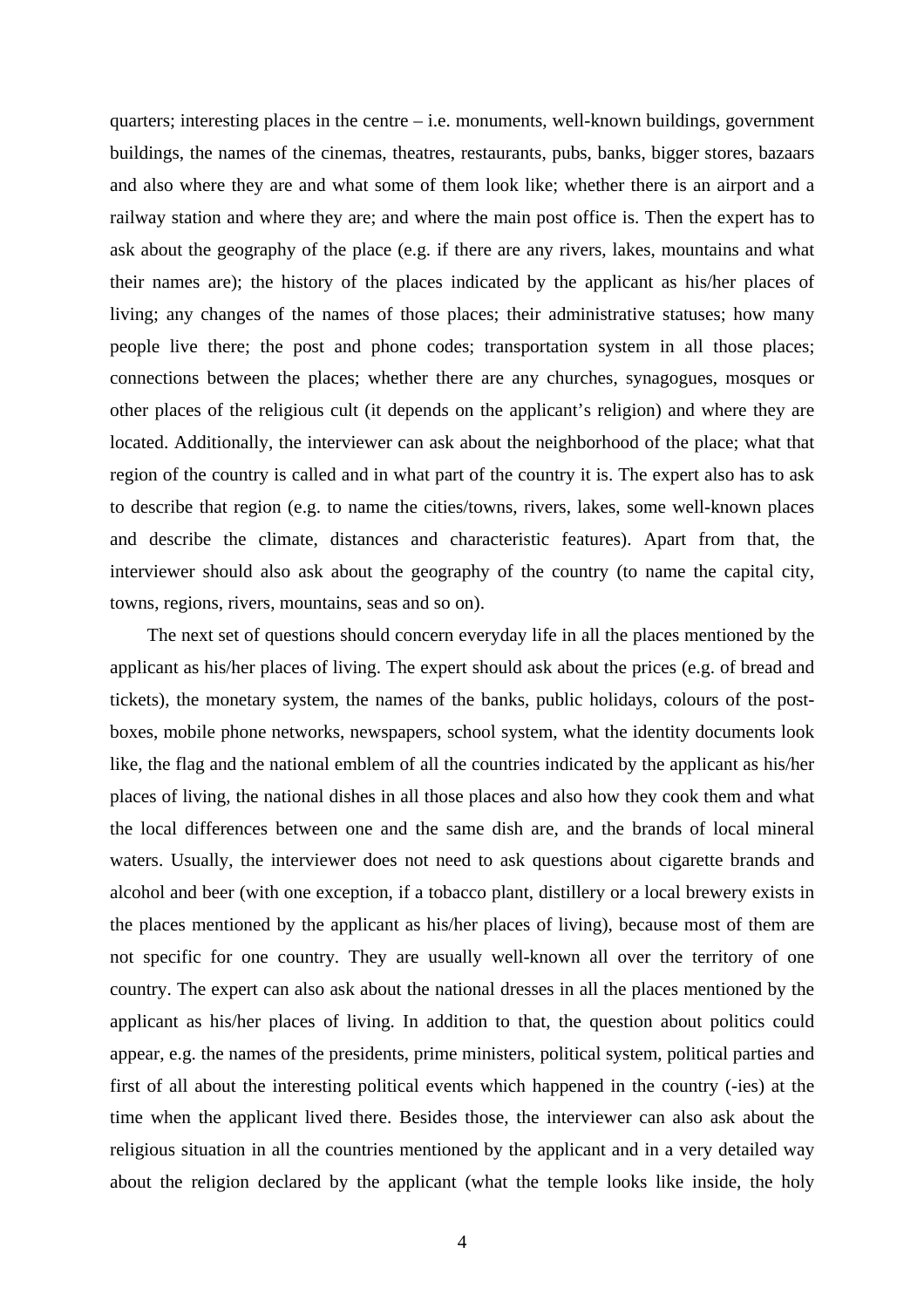figures, the holy places near the area where the applicant lived, religious holidays and the principles of the faith). Usually, when the applicant is not an educated person, the expert should not ask questions about the literature and history of the countries indicated by the applicant as his/her places of residence. In my opinion, questions about the music and TV channels are not always useful; we must adjust them, like the other questions, to the characteristic situation existing in the country where the applicant lived, according to the applicant's claims. Please remember that the expert should not ask about the commonly known facts or about those which are not specific for the given country! The interviewer should try to find something that could be known only by a person who really lived in the indicated places (e.g. which could not be learnt from the Internet, books and maps).

4). I also have to tackle the language question. It is very important to conduct the interview in the language declared by the applicant as his/her mother tongue. Nevertheless, the expert has to check the applicant's command of all the languages reportedly known by the applicant as well as those spoken in all the countries where the applicant lived. In addition to the conversation, at this stage of the interview, the applicant should also be asked to translate some words and phrases from the language indicated by the applicant as his/her native tongue into the languages of all the countries where the applicant resided and vice versa. As a rule, such phrases and words should concern everyday life. The interviewer should also try to find some words which could be known only in the area indicated by the applicant as his/her place of residence; which means some local dialect words. The applicant's language skills can reveal whether he/she really lived in the indicated places for the declared period of time. An expert should also pay attention to the features of the applicant's pronunciation from the first moment of the conversation to make sure whether it has or not any dialect or local features and whether occurrence of such features is possible or not in the territory suggested by the applicant as his/her place of living. The way people speak has a strong connection with how and where they were socialized. However, linguistic analysis cannot always help fully answer the question of language socialization. We must remember about the specific linguistic situation in some countries and sometimes we cannot put the applicant's knowledge about the country on a par with the applicant's linguistic competence!

5). I also have to mention some difficulties that the expert can meet at the time of the interview. One of them can appear when the applicant is not willing to collaborate and disturbs the expert during the interview, e.g. lies or answers to most questions 'I do not remember' or 'I do not know'. To cope with the situation, the interviewer should always try building a nice atmosphere from the beginning to the end of the interview so that the applicant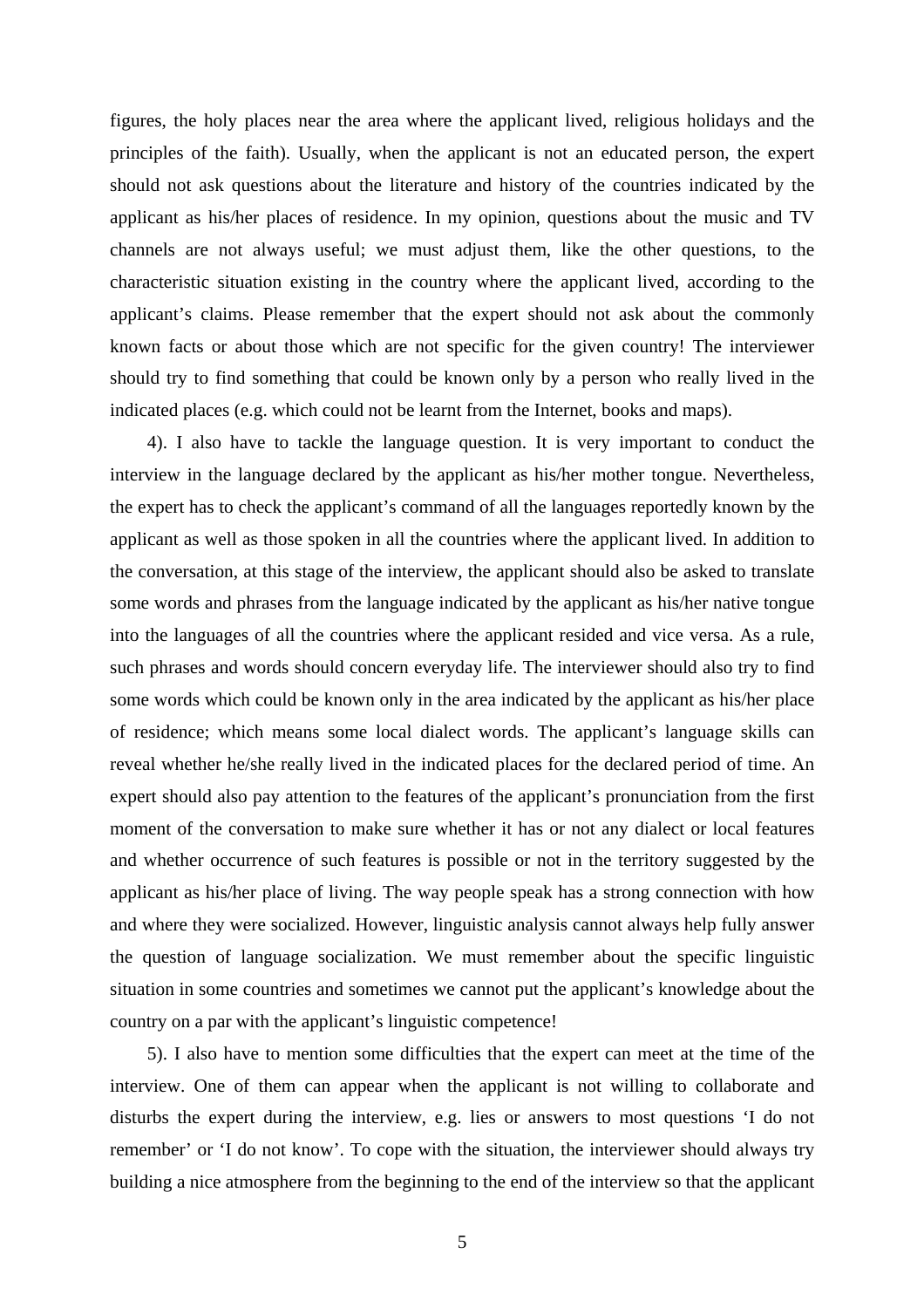does not feel as if he/she was interrogated and treated as a suspect. It is not a good strategy to show that we know that the applicant is lying, so as not to put them on guard. If the applicant does not want to talk, the interviewer should try to make them involved in the conversation. In such event it is important to keep the conversation going. Sometimes the interviewer should ask the applicant about something which is not essential for the main line of the interview but could help become engaged in the conversation. The expert should find an individual 'key' to the applicant. Moreover, at the beginning of the interview the expert must take care to make the applicant clearly understand who the interviewer is and what the interviewer expects from the applicant.

I also must say something about the anonymity during the interview. Some people can find this uncomfortable during a conversation. However in my opinion, it is a good solution, both for the expert and for the applicant. It eliminates things that could affect the course of the interview, if it was conducted on a face-to-face basis, e.g. when the expert is a young woman. The anonymity also helps us obtain more information from the applicant, because sometimes people can say more by the phone than in a face-to-face conversation.

Moreover, we can get into a difficult situation when we find out during the interview that the applicant resided in a country and we have not been informed about that before the interview. Rescue in such a situation can only be found in the expert's extensive knowledge, which covers a greater scope than his/her main specialization. In my opinion, the expert should have knowledge of the entire political or geographical region and not only of one country, to prevent such situations as mentioned above and to better understand the essence of his/her own specialization.

The next difficult situation during the interview can appear when the interviewer starts to suspect that the information given by the applicant could be untrue. The first moment when we may start suspecting the applicant is some inconsistency in the information received from the preliminary interview. Then, as the interviewer starts asking the applicant about his/her previous places of residence and the descriptions are incorrect, the expert's suspicion grows. However, when the applicant's descriptions are correct, further questions could confirm that he/she really comes from the place of origin suggested by the applicant. Otherwise the interviewer should try to look for new possibilities of the applicant's origin, using all the information given by him/her and also the applicant's manner of speaking. For that purpose the interviewer has to ask a number of questions. I must add, that in many cases analysis of the facts received during the interview can indicate a different place of the applicant's origin than suggested by him/her.